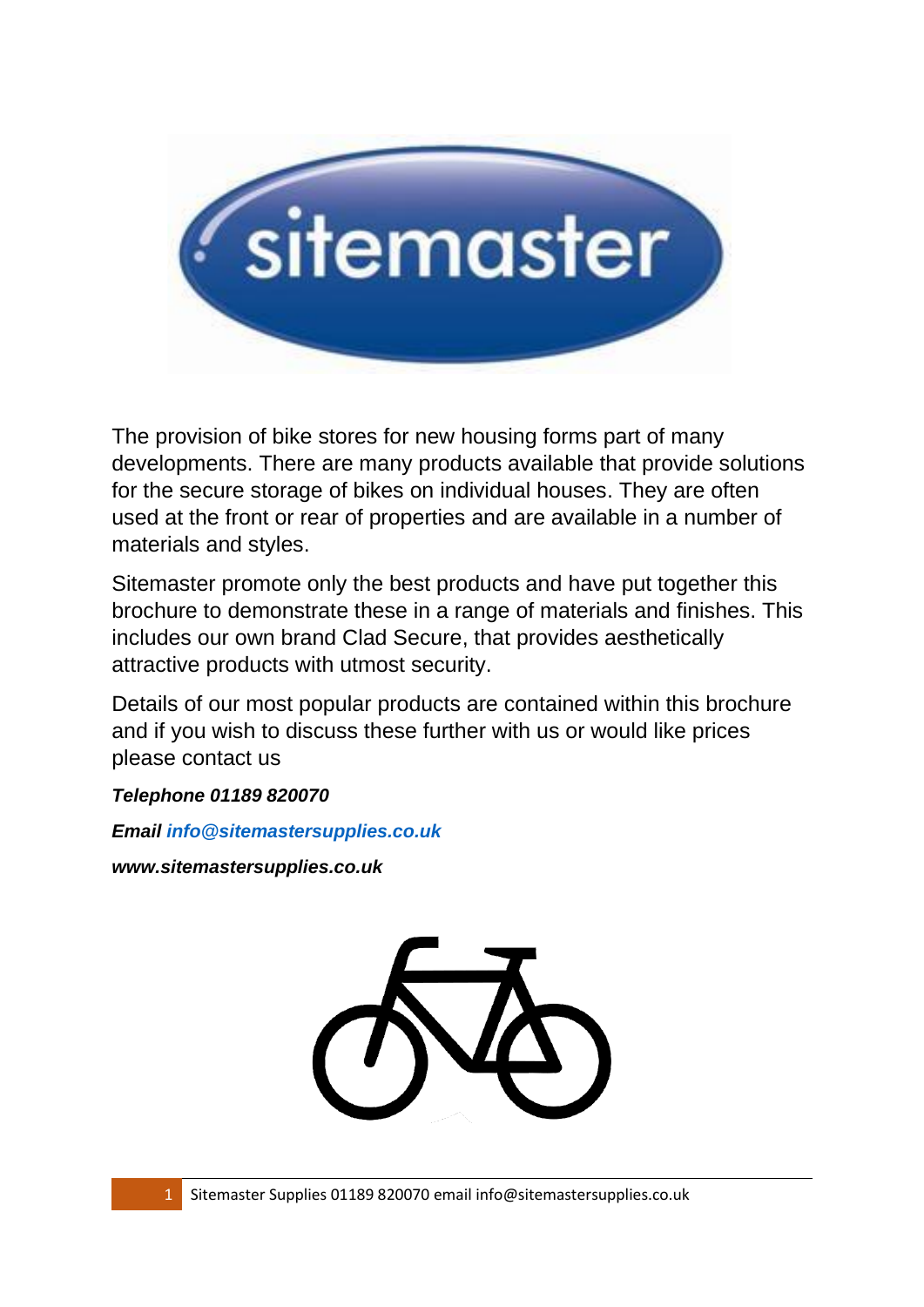# Clad Secure Cycle Store

Clad Secure is our own brand range of Bike and Bin Stores. Manufactured to suit all size options to provide a secure and robust store for bikes and wheelie bins. Timber clad in either standard treated softwood or premium cedar. Steel frame carcass supplied galvanised or galvanised and polyester powder coated. Supplied with Sold Secure Padlock. Stores can be supplied with gas assist lifting lids as an option.

Timber clad with antitamper fixings Supplied with Sold Secure Lock





Frame can be supplied in any RAL colour



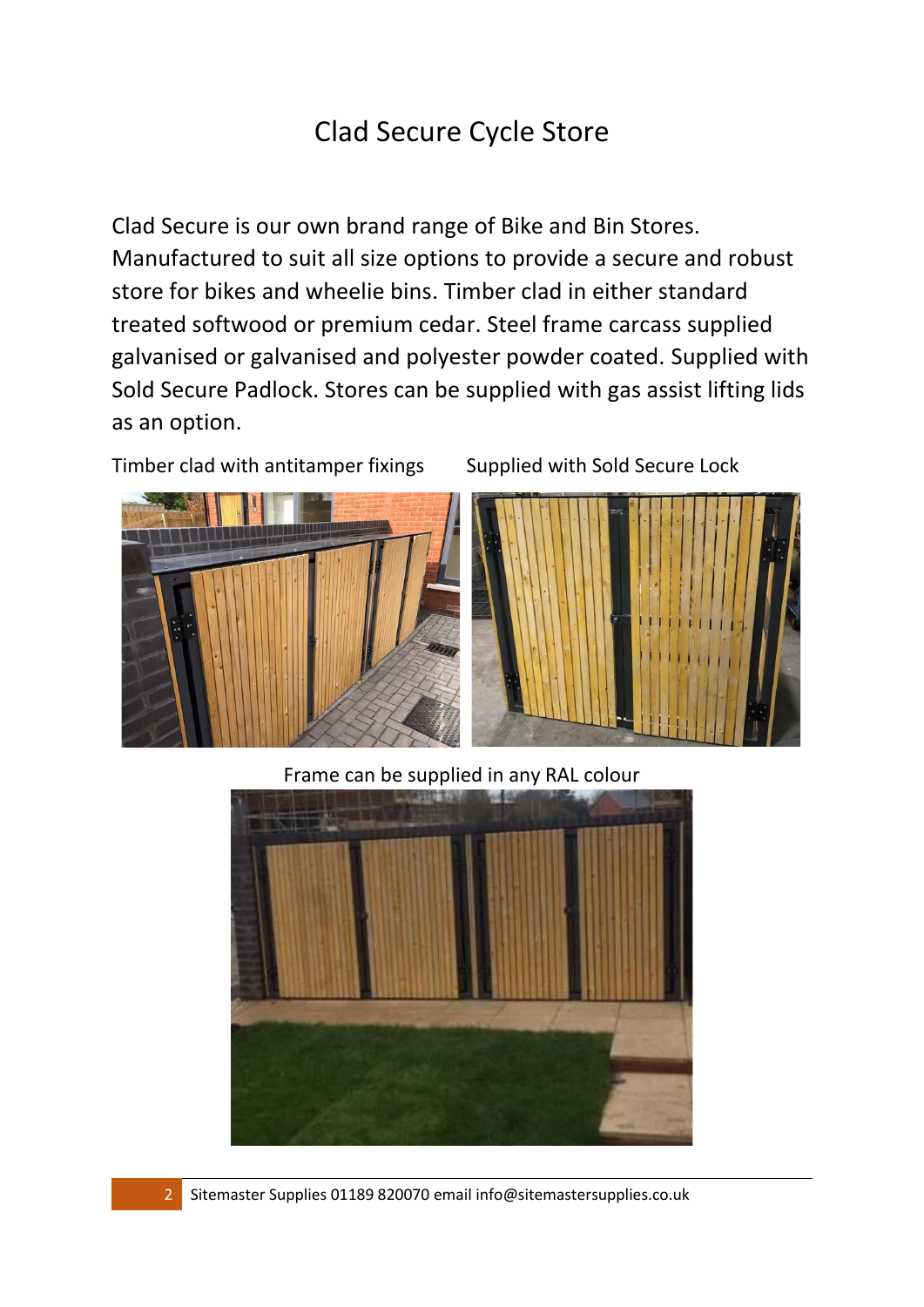# Timber Cycle Stores

Timber cycle stores offer the lowest cost option for the storage of bikes on domestic properties. They are available in either overlap or shiplap cladding. They can be supplied with or without floors and we offer the option of ground anchor for extra security.

#### Supplied with a timber floor option



Overlap Timber Bike Store Shiplap Timber Bike Store

Supplied without timber floor option







Shiplap Timber Bike Store Optional ground anchor for extra security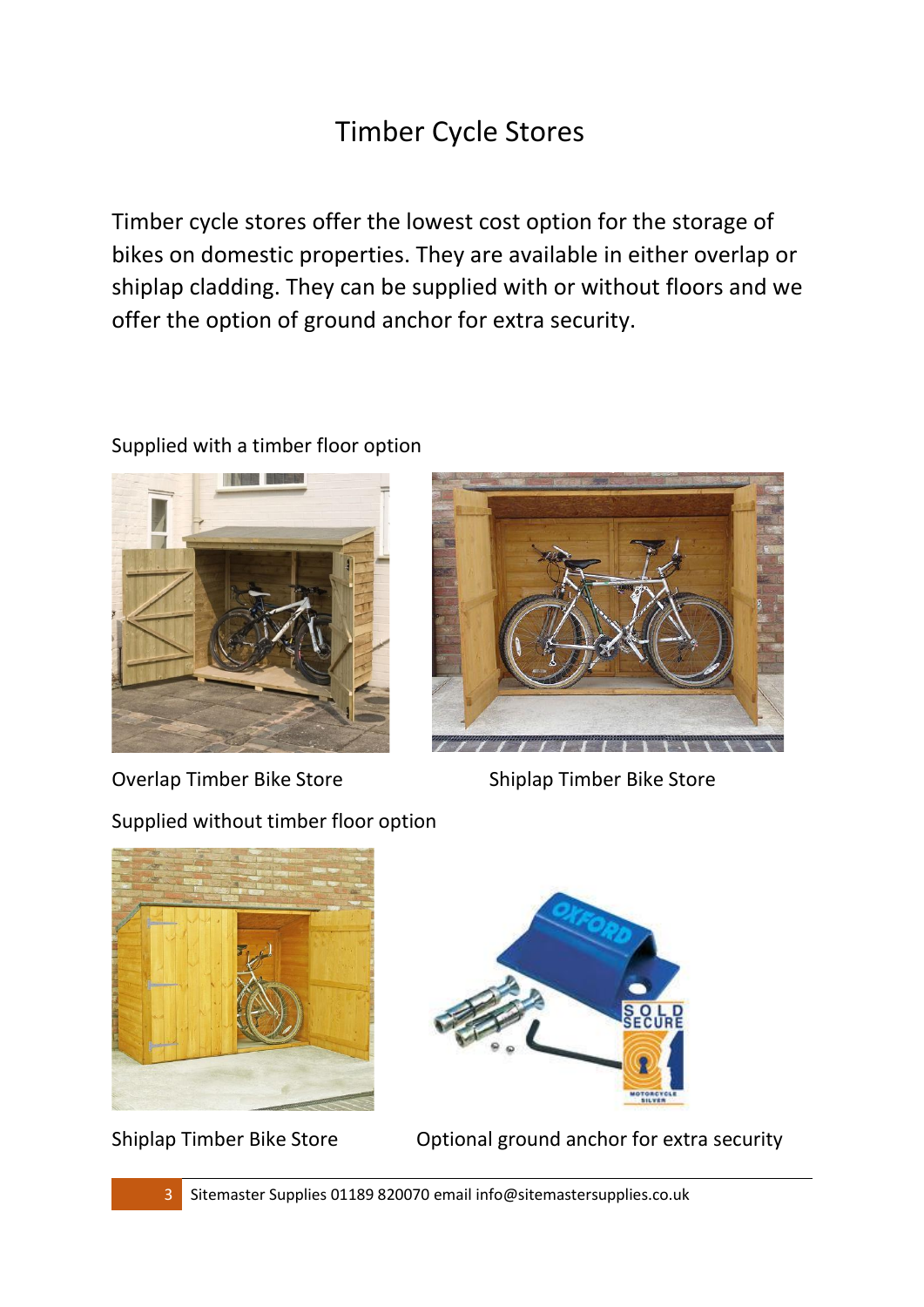### Plastic Cycle Stores

There are limited options for Plastic cycle stores. However, they are a good option that require the least maintenance. They are supplied complete with pad bolt and secure padlock can be supplied.

Keter Store it Out Ultra



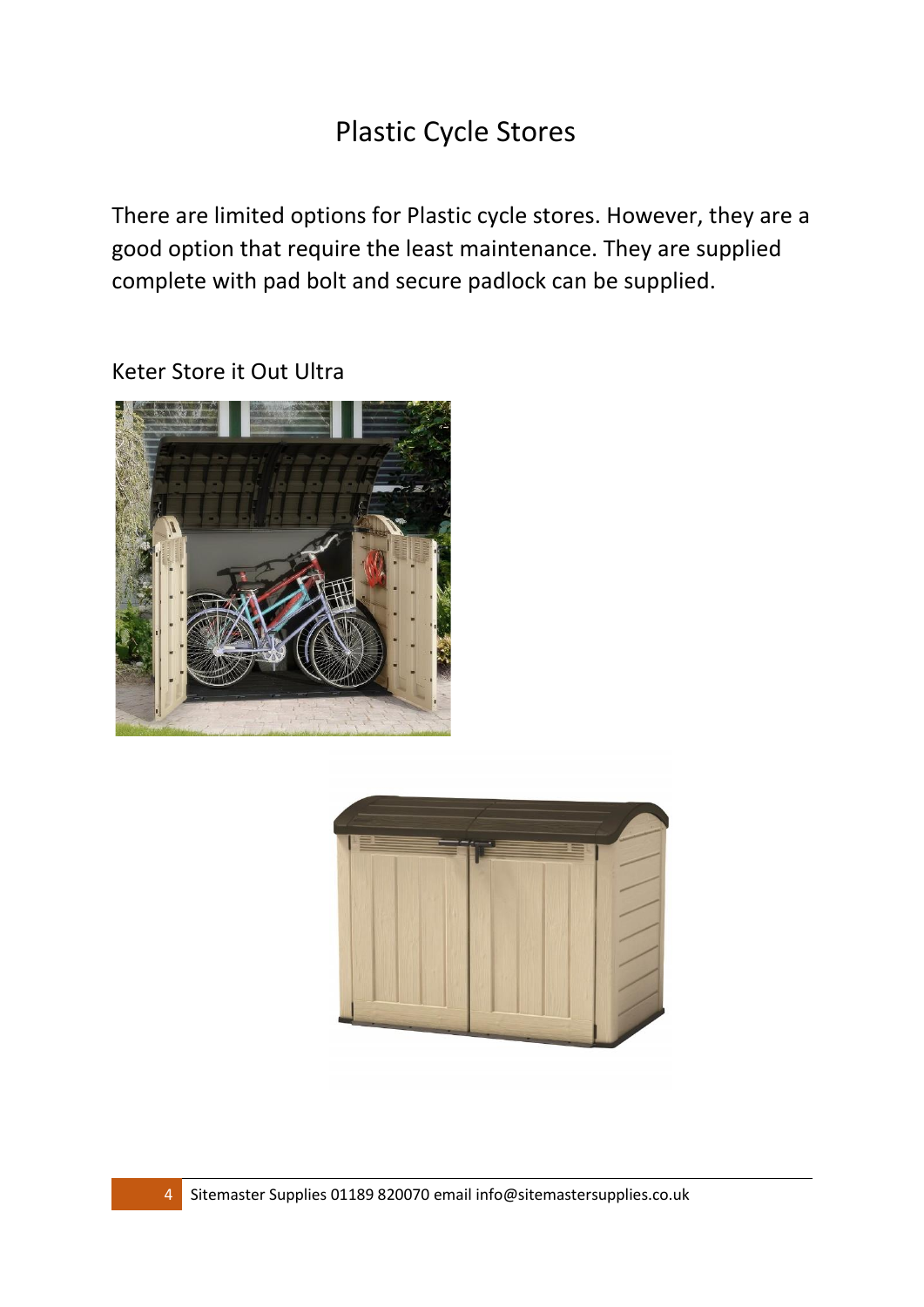## Steel Cycle Stores

Steel cycle stores are available in a number of styles, sizes and colours to suit. There are a few that are actually Secure by Design accredited. One of these is the Protect a Cycle and these are available in three colour options, green, cream or anthracite. Asgard offer an array of products and the most popular items are shown below. All can be supplied with additional ground anchor for extra security.



Protect a Cycle Secure by Design

Asgard Steel Cycle Stores. Other options available in the range

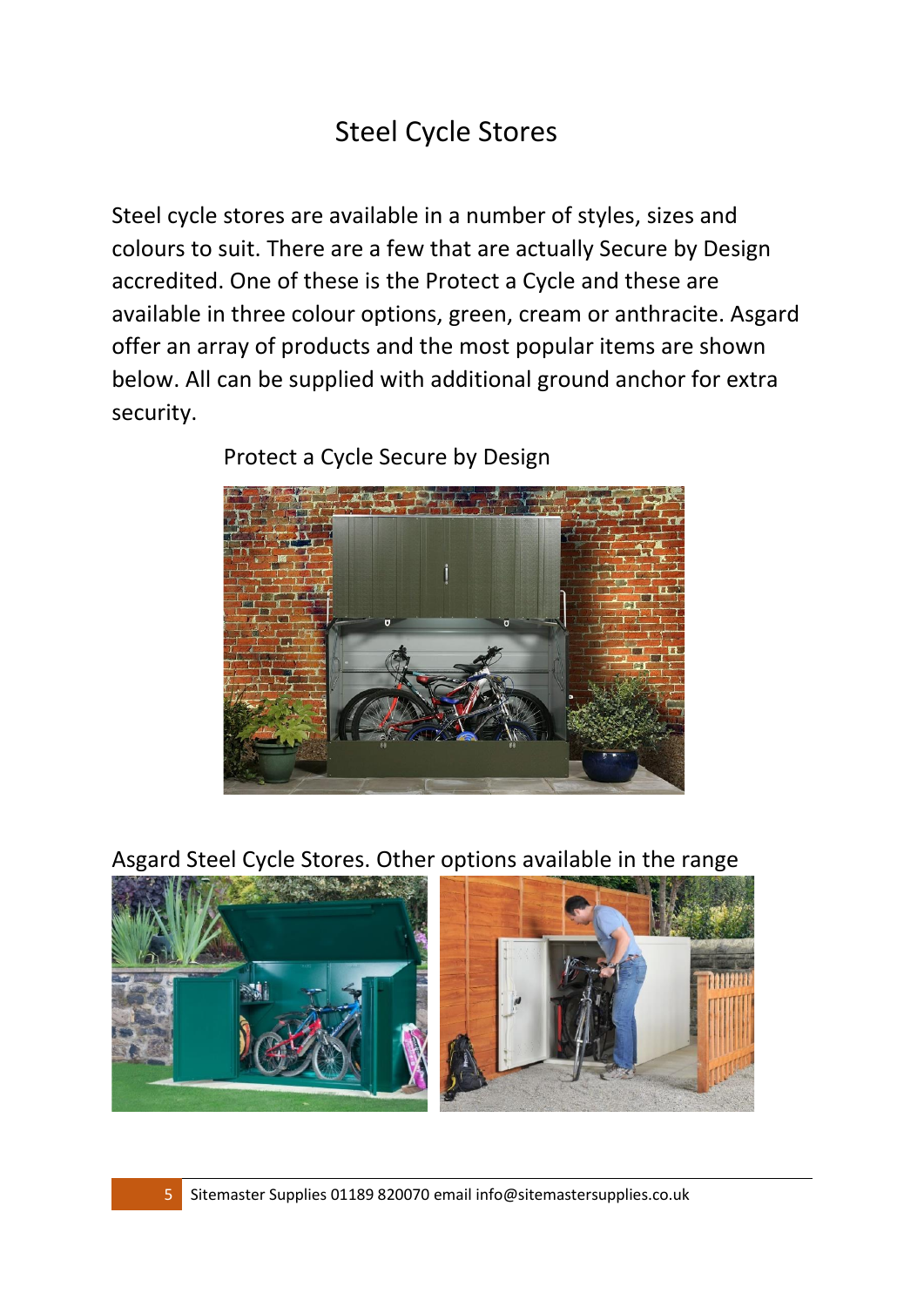## Clad Secure by Sitemaster



**Sitemaster Supplies Limited 1&2 Quidhampton Business Units Overton RG25 3EB Telephone 01189 820070**

**[info@sitemastersupplies.co.uk](mailto:info@sitemastersupplies.co.uk)**